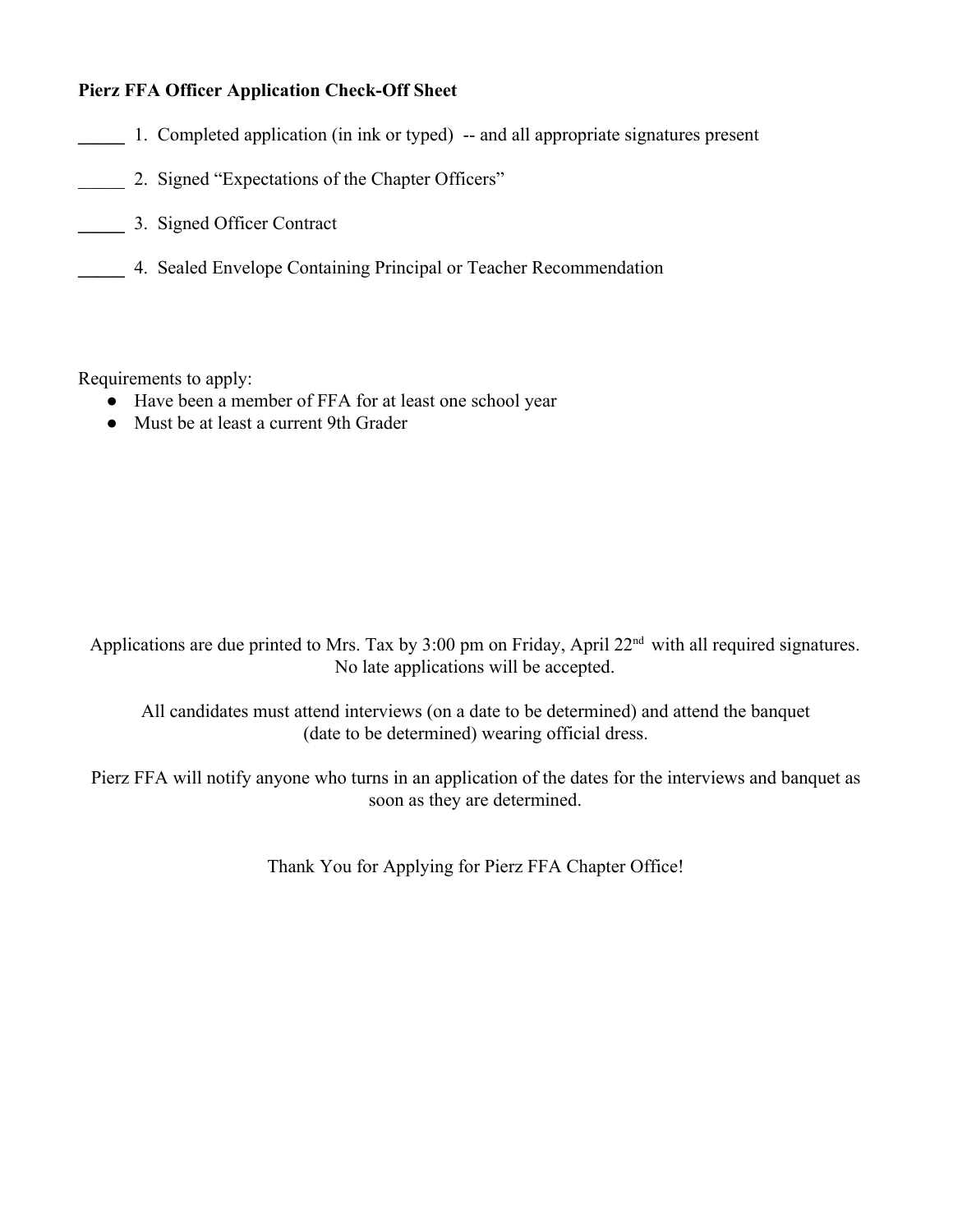### **Pierz Chapter Officer Application**

Instructions:

Please complete each item **in detail**and return this form to Mrs. Tax by the due date with all materials required on checklist.

Congratulations on taking the first step to becoming a Pierz FFA Officer Team Member!

|                                                                    |        |                |        |                 | <b>Present Grade:</b>         |  |  |
|--------------------------------------------------------------------|--------|----------------|--------|-----------------|-------------------------------|--|--|
| FFA Degree Held (if applicable): ______                            |        |                |        |                 | Years in Ag. Education: _____ |  |  |
|                                                                    |        |                |        | City: Zip code: |                               |  |  |
|                                                                    |        |                |        |                 |                               |  |  |
| Parent Phone Number: (a)<br>Parent Email Address: ________________ |        |                |        |                 |                               |  |  |
| For what office(s) are you applying?                               |        |                |        |                 |                               |  |  |
| President                                                          | $\Box$ | Vice President | $\Box$ | Secretary       | $\Box$                        |  |  |
| Treasurer                                                          | $\Box$ | Reporter       | $\Box$ | Sentinel        | 0                             |  |  |
| Other                                                              | $\cup$ |                |        |                 |                               |  |  |

Leadership roles/year held in FFA (include committee work, officer positions, or other leadership positions):

Leadership roles/years held in non-FFA activities (include other clubs, volunteer work, other leadership):

List your FFA Activities:

Ag class(es) you are registered for in the 2016-17 School year: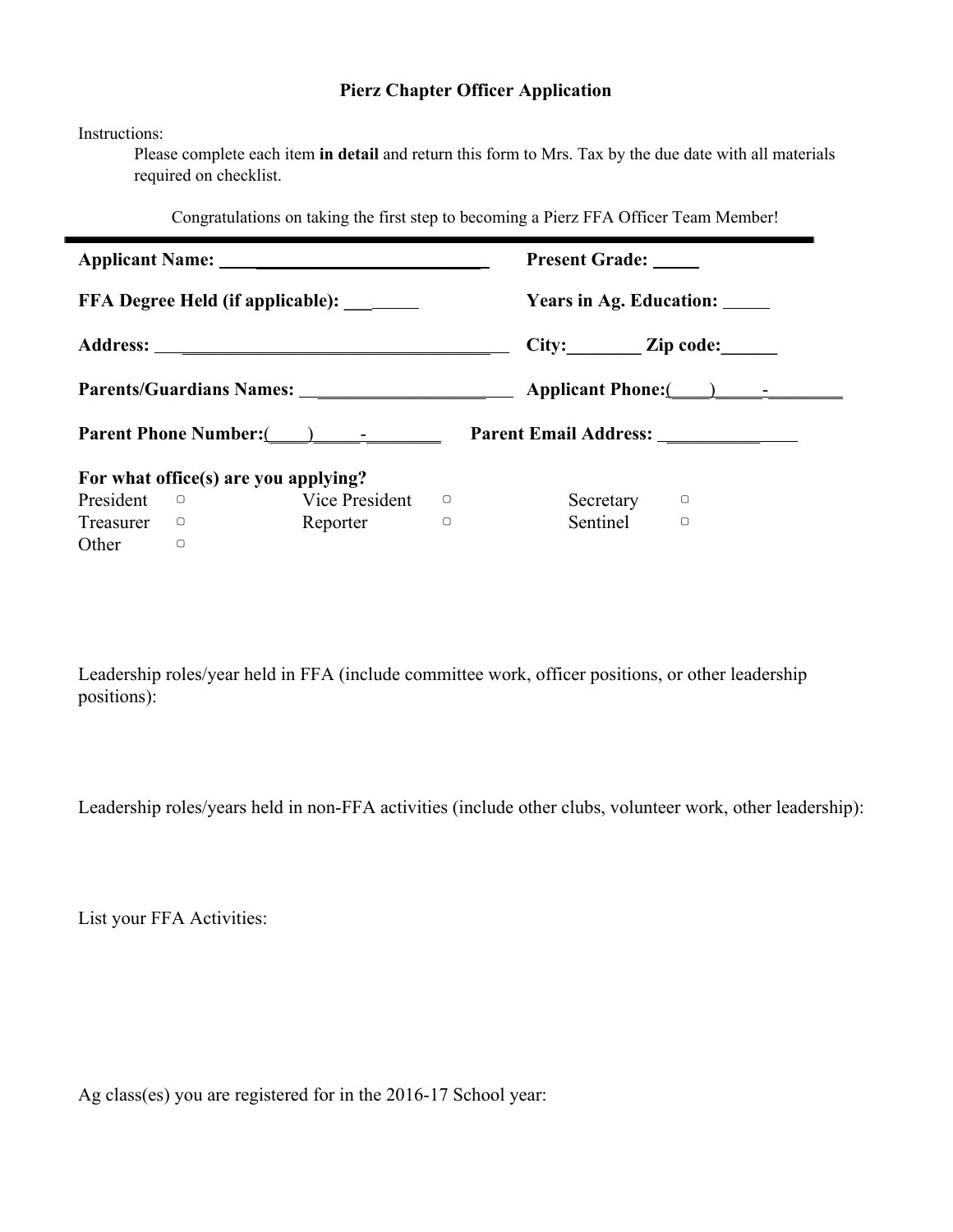Number of meetings attended since July 1 (estimate if needed):

Describe one experience you have had as an FFA member that has helped you to grow as a leader.

In what extracurricular activities are you involved? Explain how you will perform your duties as an officer while continuing in other activities.

Why did you decide to run for chapter office?

What leadership skills do you feel you have? Describe how they will benefit the officer team and Pierz FFA Chapter.

If elected to chapter office, what goals would you like to see accomplished in the next year?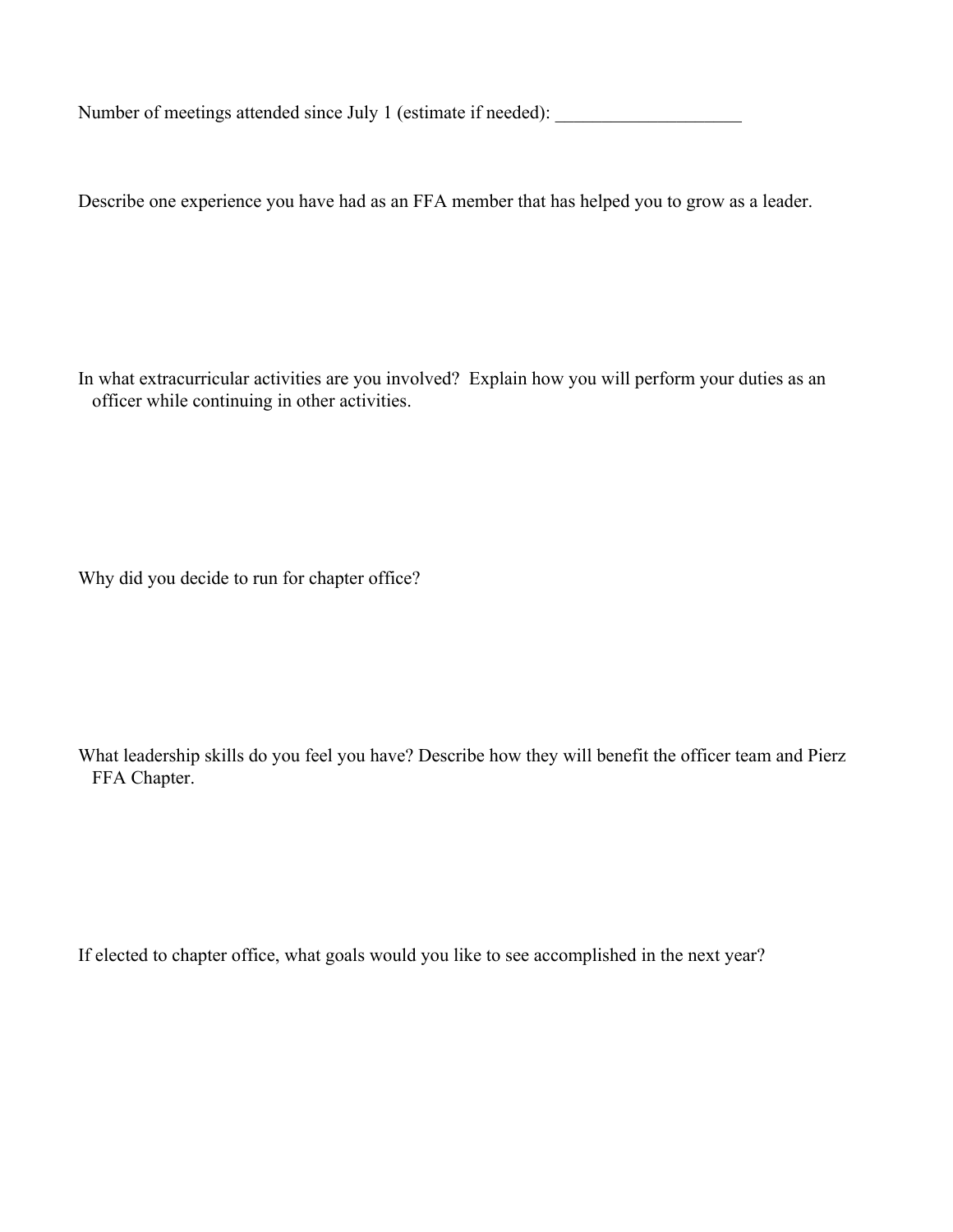What is one activity you feel should be changed in the Pierz FFA Program of Activities? How?

What is your current high school GPA?

|  | Are you willing to attend a chapter officer retreat in July? (please circle) Yes No |  |  |  |
|--|-------------------------------------------------------------------------------------|--|--|--|
|  |                                                                                     |  |  |  |

Do you understand that officer preferences will be given to students Yes No attending Pierz High School full time? Please list all PSEO (off-site) courses you plan to take in 2016-17 if applicable.

By signing my name below, I certify that all above information is true and accurate. I agree to attend all required functions of the Pierz FFA Chapter including a summer training session, monthly meetings, winter training, and any other events that may be presented. I have read the chapter office descriptions and agree to the responsibilities of the office I am elected to.

\_\_\_\_\_\_\_\_\_\_\_\_\_\_\_\_\_\_\_\_\_\_\_\_\_\_\_\_\_\_\_ \_\_\_\_\_\_\_\_\_\_\_\_ Applicant's Signature Date

Having read this application, I acknowledge it to be true, and I realize that certain attendance obligations are required of this member as a Pierz FFA Chapter Officer. I hereby bestow my consent for the member to be a Pierz FFA Chapter Officer. We fully realize the additional time and work required of FFA officers if they are to fulfill their responsibilities.

\_\_\_\_\_\_\_\_\_\_\_\_\_\_\_\_\_\_\_\_\_\_\_\_\_\_\_\_\_\_\_ \_\_\_\_\_\_\_\_\_\_\_\_

Parent's/Guardian's Signature Date

Parent's/Guardian's Signature Date

\_\_\_\_\_\_\_\_\_\_\_\_\_\_\_\_\_\_\_\_\_\_\_\_\_\_\_\_\_\_\_ \_\_\_\_\_\_\_\_\_\_\_\_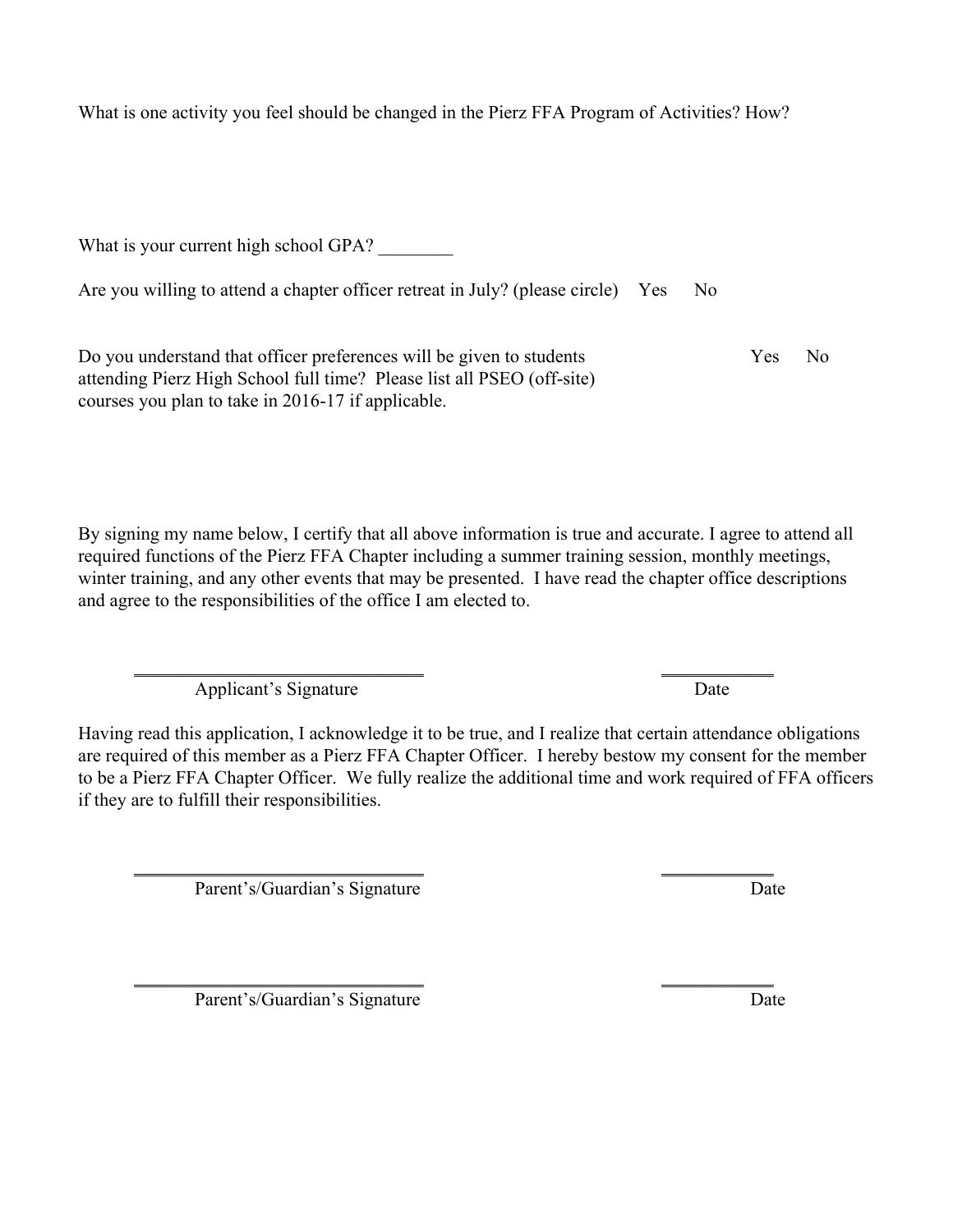# **EXPECTATIONS OF THE CHAPTER OFFICERS**

- 1. This is YOUR organization, NOT the Ag Teacher's!
- 2. Your number one priority and focus as a chapter officer is to serve the needs of the members of your chapter.
- 3. The success of Chapter Officers is evaluated by team performance, not necessarily on individual performance. Learn how to help each other to become better leaders.
- 4. As an Officer you MUST learn how to effectively win friends and influence those with differing viewpoints.
- 5. It is expected that each Chapter Officer be a positive role model for the members of the chapter. (Suspensions, probations, and repetitious disciplinary action are unacceptable.)
- 6. It is expected that each Chapter Officer strive aggressively to achieve and maintain academic success.
- 7. NEVER tell members or friends how important YOU are!
- 8. NEVER use the word "I" or allow your individual ego to interfere with the functioning of the team.
- 9. Conduct yourself in a dignified and professional manner at all times.
- 10. Always be courteous and respectful to all members and advisors 100% of the time.
- 11. Be discreet! Keep our business within the group. Communication is key when airing likes, dislikes and other issues.
- 12. DO NOT BE AFRAID OF THE POSSIBILITY OF FAILURE OR SUCCESS!
- 13. When you need help, ask for it!
- 14. NEVER wait until the last minute to complete your assignments.
- 15. Give 100% effort!
- 16. Be enthusiastic at all times (You never know who is watching!)
- 17. Learn how to be an effective leader and still have fun.
- 18. Remember: "The task ahead of you is never as great as the power behind you!"

I have read and understand the "Expectations of the Chapter Officers." I understand they apply to me in my pursuit of a position on the Chapter Officer Team and will be the expectations of me and my team if I am elected. I further understand that failure to comply with the expectations may result in my early dismissal from the team.

Applicant's Signature Date

\_\_\_\_\_\_\_\_\_\_\_\_\_\_\_\_\_\_\_\_\_\_\_\_\_\_\_\_\_\_\_ \_\_\_\_\_\_\_\_\_\_\_\_

I have read and understand that the "Expectations of the Chapter Officers" listed above apply to my child who is pursuing a position on the Pierz Chapter Officer Team and will apply to my child if selected as a Pierz Chapter Officer.

\_\_\_\_\_\_\_\_\_\_\_\_\_\_\_\_\_\_\_\_\_\_\_\_\_\_\_\_\_\_\_ \_\_\_\_\_\_\_\_\_\_\_\_

\_\_\_\_\_\_\_\_\_\_\_\_\_\_\_\_\_\_\_\_\_\_\_\_\_\_\_\_\_\_\_ \_\_\_\_\_\_\_\_\_\_\_\_ Parent's/Guardian's Signature Date

Parent's/Guardian's Signature Date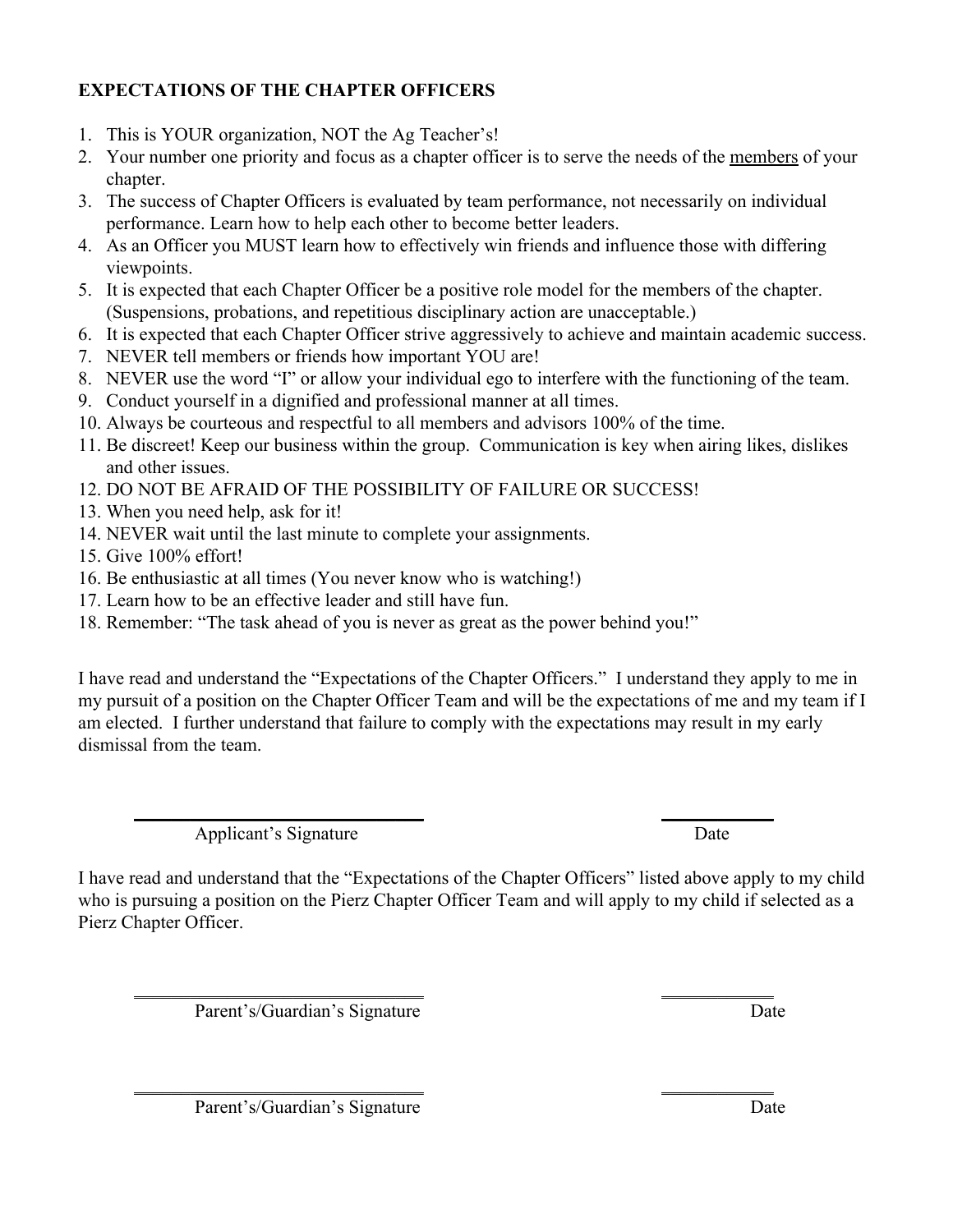# **Pierz FFA Chapter Officer Contract**

As an officer of the Pierz FFA Chapter, I will: (initial each)

## Area One: This is it!

- 1. Be on time for all meetings, activities, and departure times.
- \_\_\_\_\_ 2. Write dates for activities down in a planner/on a calendar.
- \_\_\_\_\_ 3. Keep our team and my office as a priority.
- \_\_\_\_\_ 4. Attend all officer meetings, chapter meetings and summer officer retreats/trainings.
- \_\_\_\_\_ 5. Attend all activities that I am able to. If I cannot attend, let the advisor(s) know ahead of time in person or with a phone call.
- \_\_\_\_\_ 6. Be responsible by staying on task and sticking to the agenda at meetings.
- \_\_\_\_\_ 7. Always support each other and look for ways to help lighten my fellow officer's load.

# Area Two: Living Above the Line

- 1. Be honest with each other and be open to other's honesty.
- \_\_\_\_\_ 2. If confrontations are necessary, do them away from school/FFA activities.
- \_\_\_\_\_ 3. Do not talk behind the back of my fellow officers or advisor(s).
- **4.** Communicate with advisor(s).
- 5. Keep my family informed of what I am / our team is doing.
- \_\_\_\_\_ 6. Approach my teammates appropriately.
- \_\_\_\_\_ 7. Encourage ALL members.
- \_\_\_\_\_ 8. Help ALL members find THEIR place in the chapter.
- \_\_\_\_\_ 9. Take time to get to know ALL members.
- \_\_\_\_\_ 10. Step away from cliques and your close friends to meet and learn about new people.
- \_\_\_\_\_ 11. Be a resource to any member who asks for help.
	- 12. Maintain a positive attitude.

# Area Three: Pay it Forward

- \_\_\_\_\_ 1. Help my fellow officers, the members, and our chapter.
- \_\_\_\_\_ 2. Maintain a community focus with activities and/or community service.
- \_\_\_\_\_ 3. Develop creative ideas to get ALL members involved.
- \_\_\_\_\_ 4. Be involved myself. Be an example.
- \_\_\_\_\_ 5. Always wear proper official dress when required.
- \_\_\_\_\_ 6. Communicate a positive attitude about wearing proper official dress.
- \_\_\_\_\_ 7. Wear appropriate clothing to all events.
- \_\_\_\_\_ 8. Conduct myself in an appropriate manner at FFA events and outside FFA.
- **\_\_\_\_\_** 9. Treat all members equally.
- 10. Step out of my comfort zone.
- 11. Provide constructive criticism for my teammates, advisor(s) and fellow members.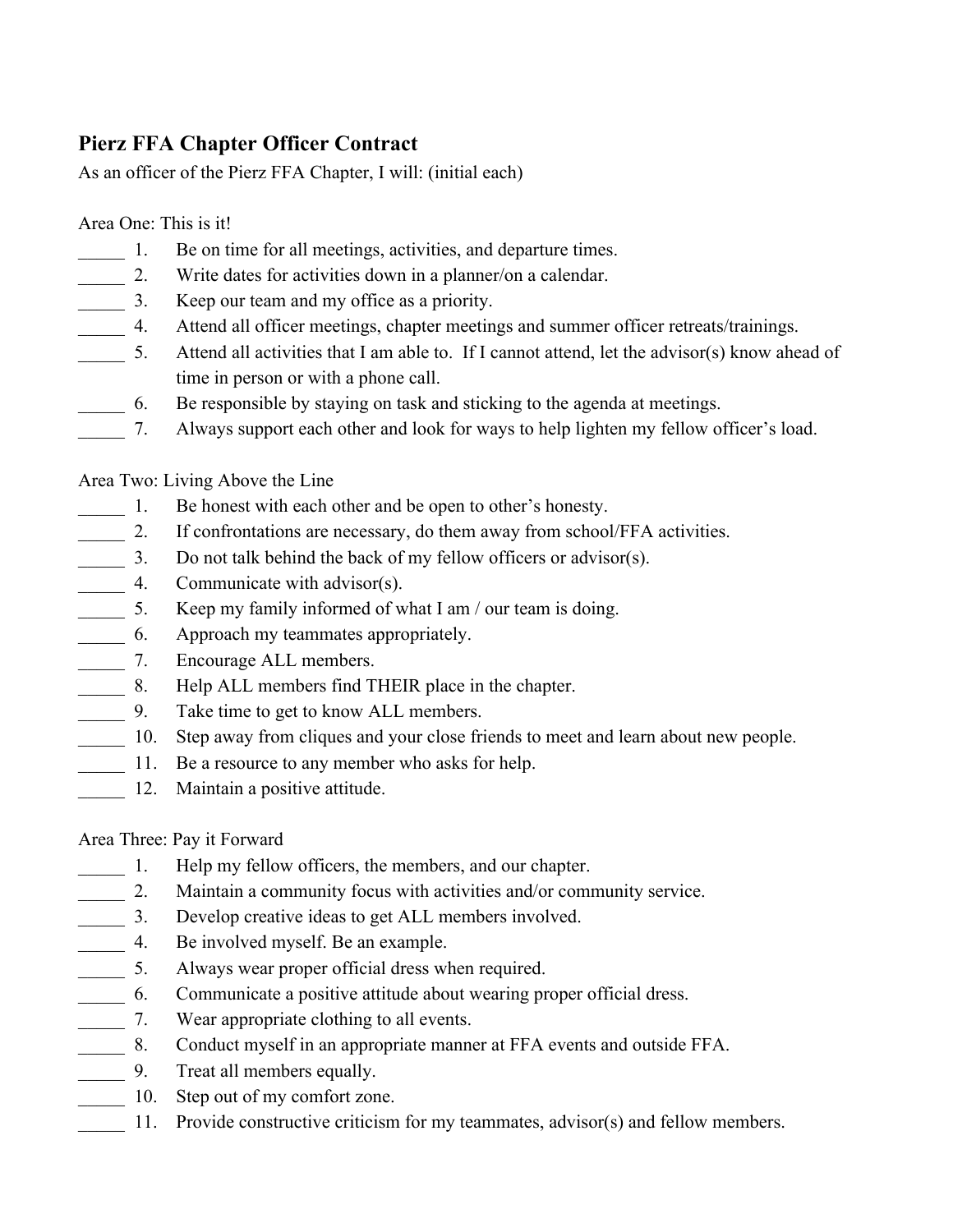- 12. Member focused attitude/actions.
- 13. Get members to buy-in and find their place in the organization.

Area Four: Covering the basics.

- \_\_\_\_\_ A. Give precedence to FFA over other activities when there is no chance to work out a compromise.
- \_\_\_\_\_ B. Attend the Chapter Officer Retreats in July.
- \_\_\_\_\_ C. Attend all monthly officer meetings, cochair meetings, and monthly chapter meetings.
- \_\_\_\_\_ D. Cooperate with other officers and maintain a friendly attitude with them, always working as a team.
- \_\_\_\_\_ E. Abide by the National and State FFA code of Ethics and FFA/School Policies.
- \_\_\_\_\_ F. Set an example for other members by my positive actions both inside and outside of the classroom and take part in all fundraising activities.
- \_\_\_\_\_ G. Obtain and wear proper official dress at all meetings and official functions.
- H. Accept all responsibilities of the office I receive.

I have read and understand the intent and the spirit of the four areas to our chapter officer team's success. I will commit to model the four areas of success. I understand that failure to do so may result in limitations being set on my roles as a Pierz FFA officer and/or possible removal from office. **Any violation of the Drug and Alcohol policy will result in removal from the officer team.**

If elected to a chapter office, I will carry out my responsibilities in accordance with these statements. I understand I will be removed from office by the Advisor(s), Officer Team, or membership if I do not follow the established standards for chapter FFA office.

| Student signature: _________ | Date: |
|------------------------------|-------|
| Parent signature:            | Date: |
| Parent signature:            | Date: |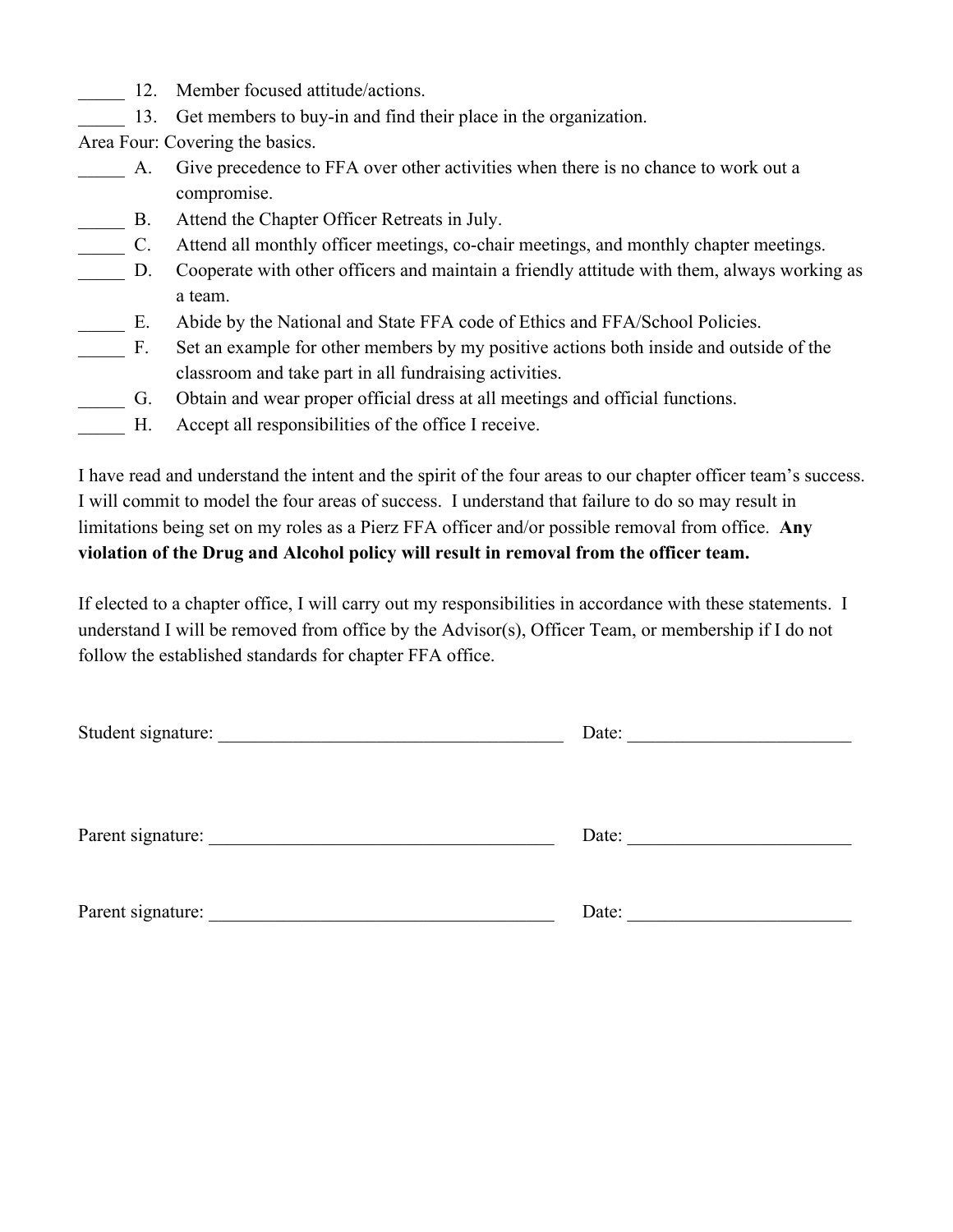## **Pierz FFA Chapter**

### **Principal or Teacher Recommendation**

Please rate this student in each of the following areas. Please be completely honest in your evaluation. This will not be seen by the student or parent. Please complete and give back to student in a sealed envelope.

Thank You!

Student's Name: \_\_\_\_\_\_\_\_\_\_\_\_\_\_\_\_\_\_\_\_\_\_\_\_\_\_\_\_\_\_\_\_ Evaluator's Name: \_\_\_\_\_\_\_\_\_\_\_\_\_\_\_\_\_\_\_

|                               | Outstanding | Good | Fair | <b>Poor</b> |
|-------------------------------|-------------|------|------|-------------|
| <b>Responsibility</b>         |             |      |      |             |
| <b>Respect for Authority</b>  |             |      |      |             |
| <b>On Time to Class</b>       |             |      |      |             |
| Cooperative                   |             |      |      |             |
| <b>Attitude</b>               |             |      |      |             |
| <b>Gets Along with Others</b> |             |      |      |             |

**Comments:** Please justify the above ratings (especially outstanding and poor ratings)